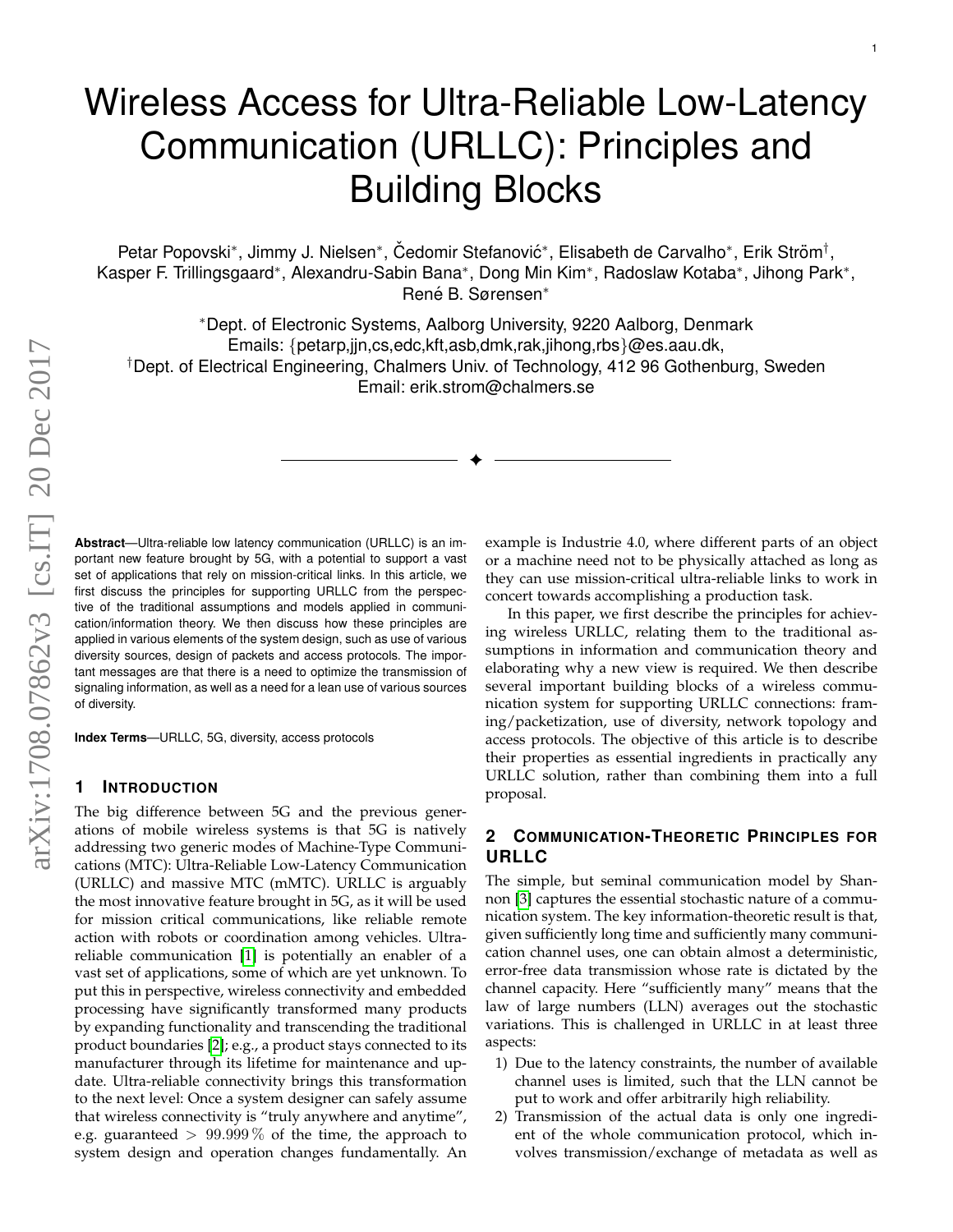other auxiliary procedures, such as channel estimation, packet detection, additional protocol exchanges, etc.

3) The performance that can be guaranteed depends on the model used during the design and URLLC requires that the models are considered in regimes not treated previously (e.g. very rare events).

In the following we elaborate on the principles to address these aspects which set the basis for the building blocks and the associated research challenges.

## <span id="page-1-2"></span>**2.1 Latency Constraints**

Latency is defined as the delay a packet (containing a certain number of data bits) experiences from the ingress of a protocol layer at the transmitter to the egress of the same layer at the receiver. Some packets will be dropped, i.e., never delivered, due to buffer overflows, synchronization failures, etc. Moreover, we assume that packets that are decoded in error are also dropped—either by the protocol itself or by higher layers. Using the convention that dropped packets have infinite latency, we can define the *reliability* as the probability that the latency does not exceed a predescribed deadline. Fig. [1](#page-1-0) shows the generic requirement in terms of latency and reliability, applicable not only to point-to-point link, but also arbitrary communication setup. The exact numbers on the deadline and the reliability are application dependent. We note that the latency cumulative distribution function (CDF) asymptote is equal to  $1 - P_e$ , where  $P_e$  is the probability of packet drop or packet error.

Clearly, high reliability implies low  $P_e$ , but the opposite is not necessarily true, as in URLLC we need to achieve low  $P_e$  in a time duration limited by the deadline. The number of available channel uses is (approximately) proportional to the product of the time duration and the bandwidth of the transmitted signal. Hence, by increasing the bandwidth, we obtain two advantages: more available channel uses and (typically) more frequency diversity. Increasing bandwidth enables us to decrease the channel use time duration, or to keep the duration fixed and to increase the number of channel uses in frequency. The trade-offs arising in relation to the definition of time-frequency resources are captured in the flexible numerology used to design the 5G frames [\[4\]](#page-6-3).

It is important to note a conceptual difference between increasing the channel uses in time vs. frequency. Assume that Alice sends a packet to Bob by using a common packet structure in which data is preceded by metadata. Let the packet transmission consume  $N = N_M + N_D$  channel uses, where  $N_M$  are intended for metadata and  $N_D$  for data. If the  $N_M$  metadata channel uses precede the data channel uses, then after decoding the metadata, Bob can decide whether to continue to decode the data from the remaining  $N_D$  channel uses (if he is the intended recipient of the data) or to shut down the receiver and save energy. Bob cannot save energy in the same way if these  $N$  channel uses occur in parallel in frequency, as he needs to receive all symbols before deciding if the packet is intended for him. This follows the intuition that higher reliability necessarily leads to higher energy expenditure.

Besides frequency, URLLC can rely on other types of diversity, such as access point diversity due to densification, spatial diversity due to massive number of antennas and

<span id="page-1-0"></span>

Fig. 1: Relation between outage, reliability, latency, and deadline.

interface diversity. Further elaboration on these is given in Section [4.](#page-3-0)

# <span id="page-1-1"></span>**2.2 Metadata, Auxiliary Procedures and Protocol Exchanges**

The capacity results of information theory implicitly assume that when Alice transmits data to Bob, both of them know that the transmission is taking place as well as when it starts and ends. In practice, this information needs to be conveyed through transmission of metadata (control information). When the size of the data is much larger than the metadata, as in the classical information-theoretic setup, the amount of resources (channel uses) spent on sending metadata is negligible. Moreover, it is assumed that the number of channel uses for metadata  $N_M$  is sufficiently large to guarantee high reliability, while it still holds that  $N_M \ll N_D$ . This does not hold in URLLC, since the data size is often small and comparable to the metadata size, and one explicitly needs to optimize the coding/transmission of metadata.

Further, considering the high reliability levels treated in URLLC, such as e.g.  $> 99.999\%$ , one can no longer assume that the metadata transmission, as well as all auxiliary procedures, are perfectly reliable. To illustrate this, consider that the probability of success for a given data packet  $p$ , denoted by  $P_S(p)$ , is a *product* of the success probabilities for the data  $P_S(D)$ , metadata  $P_S(M)$ , and the auxiliary procedures  $P_S(A)$ :

$$
P_S(p) = P_S(A)P_S(M)P_S(D)
$$
\n<sup>(1)</sup>

This calculation assumes that each procedure is executed independently of the others and, thus each of them designed separately to take place over dedicated communication resources. However, in principle, one can gather all communication resources and apply a joint design of the three elements: auxiliary (A), metadata (M) and data (D). Denote the highest probability of success that can be obtained in that case by  $Q_S(p, AMD)$ . Clearly,  $Q_S(p, AMD) \geq P_S(p)$ , since  $P_S(p)$  is obtained by using a specific instance in which A, M, and D are separated. Why then do we not always use joint design of A, M, and D? This is due to the layered approach to the communication system design, but also due to energy consumption, also discussed in relation to frequency diversity. Namely, in the common system design, the decoding of data and metadata is causally dependent on the successful completion of the auxiliary procedures (e.g. detection that the packet is there), and, likewise, the decoding of data is causally dependent on the successful decoding of metadata. If the receiver Bob detects that there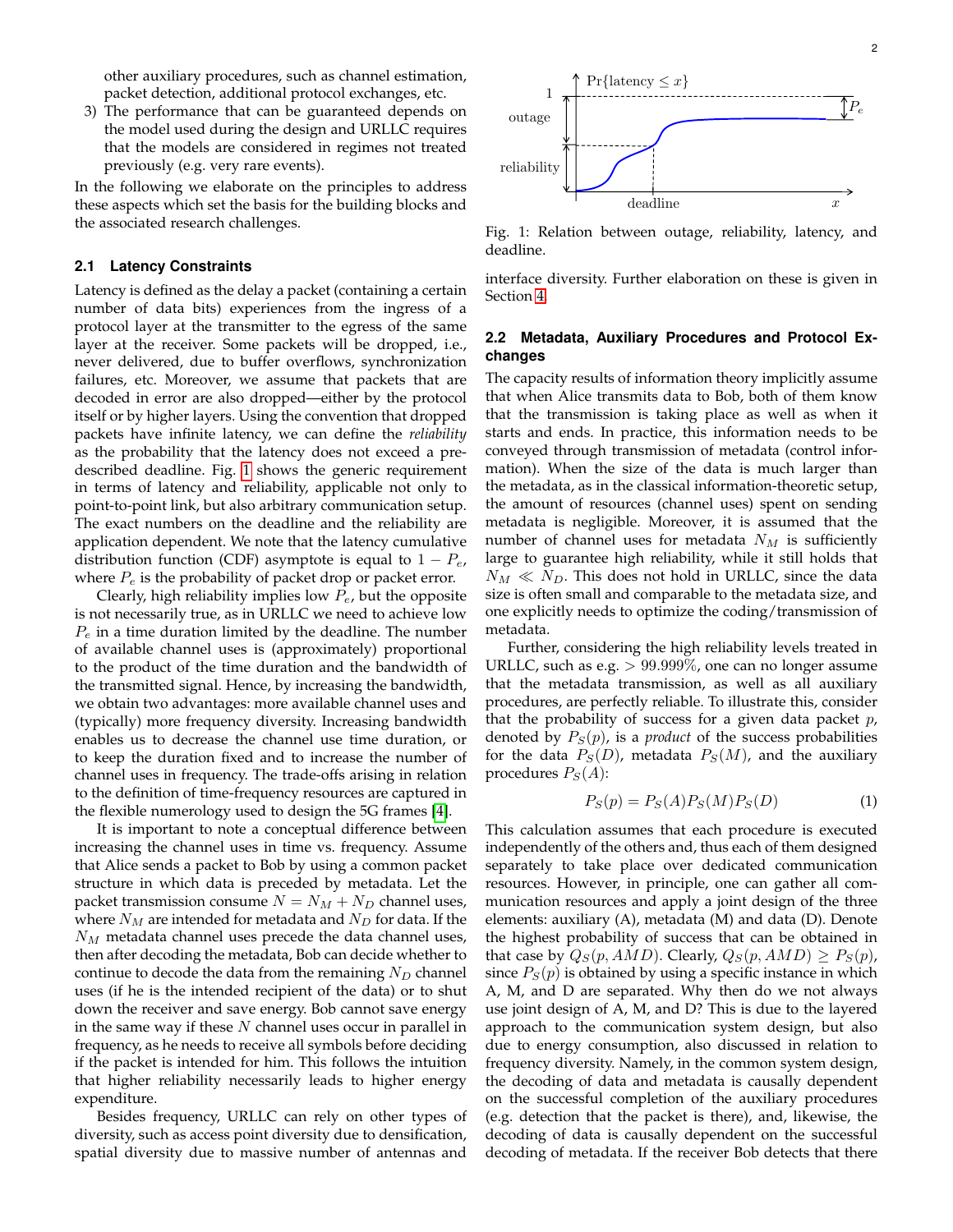is a packet, it proceeds to decode the metadata and, if the packet is relevant, to decode the data. When A, M and D are not separated by design, then Bob needs to perform all the decoding steps and spend energy, although the received data may not be relevant for him.

The above discussion concerns a single packet transmission from Alice to Bob. However, the communication protocols often use multiple exchanges between the communicating parties. One example is user authentication. As another example, if Bob is a base station (BS) to which Alice wants to transmit, then Bob should send a packet that grants access to Alice, such that Alice can send her data $^1$  $^1$ . In a simple example, assume that Bob needs to grant access to Alice via packet  $p_1$ , Alice sends her packet  $p_2$  to Bob and finally Bob sends an acknowledgement  $p_3$ . The probability of success for the packet  $p_i$  is denoted by  $P_S(p_i)$ , incorporating in it the data and the auxiliary procedures. Here we cannot do the trick of jointly encoding  $p_1, p_2$ , and  $p_3$ , since each of them is sent by a different party! The overall probability of success is:

$$
P_S = P_S(p_1) P_S(p_2) P_S(p_3)
$$
 (2)

such that every additional protocol step decreases the overall reliability. This has been noticed by researchers, giving rise to grant-free access protocols, see Section [6.](#page-5-0) This simple analysis also shows that a systematic redesign of the protocols is required when considering the ultra-reliability regime.

The design of packets and access protocols in URLLC regime is further discussed in Sections [3](#page-2-1) and [6.](#page-5-0)

#### **2.3 Use of Appropriate Stochastic Models**

The nature of communication systems and the Shannonlike stochastic models can be used to provide reliability guarantees, provided that the model accurately captures the statistics of all relevant factors. A communication engineer usually models "known unknowns"<sup>[2](#page-2-2)</sup>, but the challenge of URLLC is that they require modeling of factors occurring very rarely (e.g. with probability of  $10^{-6}$ ) within the packet duration, if the target reliability is higher (e.g. outage probability in the same period  $< 10^{-7}$ ). Hence, there is a need to consider factors that so far have been treated as "unknown unknowns" in wireless design and performance evaluation.

Specifically, consider a simple model for the signal at a single-antenna receiver:

$$
y = hx + z + w \tag{3}
$$

where  $x$  is the transmitted signal,  $h$  is the channel coefficient,  $z$  is the noise, and  $w$  is the interference. By selecting licensed spectrum, the designer makes  $w$  a known unknown. The noise  $z$  is there to represent the stochastic fluctuations, but it is still a known unknown, as its variance is upper-bounded. If h is known,  $w = 0$ , and the noise is Gaussian, we get the

<span id="page-2-3"></span>

Fig. 2: Two approaches to structuring a frame with a header and messages  $M_1, \ldots, M_4$  to four devices. (a) Each message is encoded into a separate pacekt. (b) All messages are jointly encoded in a single packet.

classical Gaussian channel often used to benchmark coding and transmission techniques. However, accurate knowledge of  $h$  or its (tail) statistics is critical for URLLC. Using very conservative estimates for the random factors  $h$ ,  $z$ , and  $w$  to be able to guarantee high reliability may lead to very large margins in terms of transmission power or infrastructure. Therefore, proper stochastic models of the wireless environment are crucial for making URLLC affordable.

# <span id="page-2-1"></span>**3 FRAMING AND PACKETIZATION**

As discussed above, when the sizes of the preamble, the metadata, and the data are comparable, it is no longer obvious that the conventional frame or packet structure is close to optimal. In this regime, the channel capacity becomes an inaccurate metric for assessing the necessary blocklength required to achieve a certain reliability. Instead, an essential quantity is the maximum coding rate for which [\[5\]](#page-6-4) (and references therein) developed nonasymptotic bounds and approximations of. For AWGN channels, the key result from these works states that the maximum coding rate is subject to a back-off from the capacity that is approximately proportional to the square root of the blocklength.

A recent study [\[6\]](#page-6-5) has shown that for cases when CSI is unknown and the channel uses are limited, there is an optimal size of the preamble used for CSI acquisition, which depends on the reliability requirement, SNR, frame length and data rate. This suggests that there might also be an optimal trade-off between the amount of channel uses used for detection and decoding, which may also depend on the reliability requirement, SNR and the available channel uses. In case the optimal size for the preamble becomes considerably large, joint encoding of training symbols and data symbols could prove to be a more suitable alternative for achieving the latency-reliability requirements. This is in the spirit of joint design of the auxiliary procedures and data/metadata, discussed before.

Furthermore, the insights gained from finite blocklength information theory also allow for rethinking the frame structure in multiuser systems. Here we show how this structure can be changed for downlink transmissions to URLLC devices. Specifically, consider a wireless system serving multiple URLLC devices with short packets using TDMA. The BS serves the devices in frames with the aim of delivering independent messages to each device with a certain reliability. In the conventional approach, depicted in Fig. [2\(](#page-2-3)a), the BS encodes each message into separate packets and organizes them in a frame with a header containing pointers to each packet. This approach is optimal from an information-theoretic perspective when the messages are

<span id="page-2-0"></span><sup>1.</sup> This type of coordinated access is used in for example 3GPP cellular systems, but not in typical Wi-Fi deployments.

<span id="page-2-2"></span><sup>2.</sup> Borrowed from the famous quote by D. Rumsfeld: "There are known knowns; there are things we know we know. We also know there are known unknowns; that is to say we know there are some things we do not know. But there are also unknown unknowns – the ones we don't know we don't know."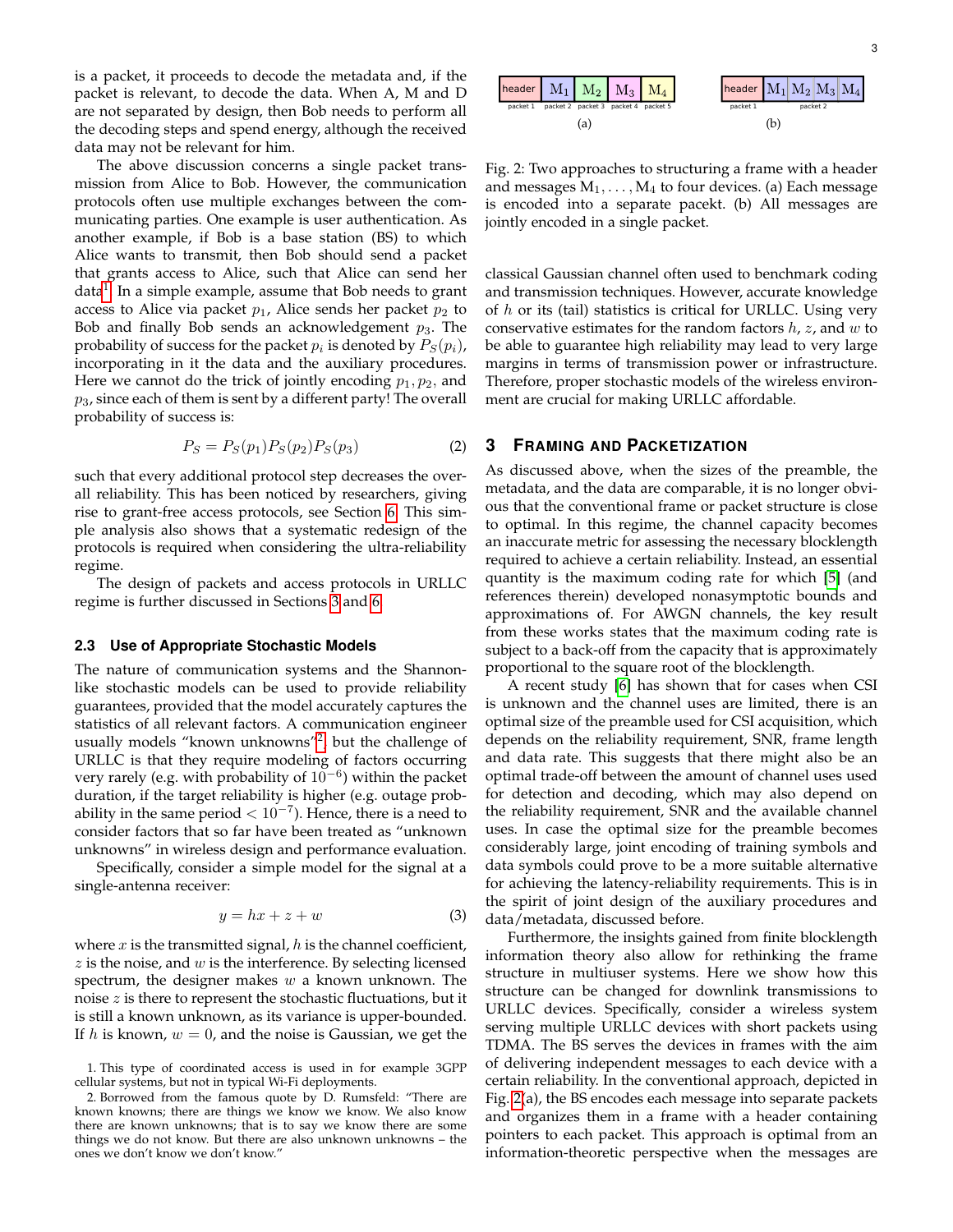large, because each message can be encoded with a rate close to the channel capacity. When the messages are small, however, the results from finite blocklength information theory imply that the rate is subject to a back-off from the channel capacity that is inversely proportional to the squareroot of the packet length, which is a significant penalty for short packet communications.

As an alternative to the conventional frame structure for downlink broadcast, the transmitter can jointly encode all messages into one packet, thereby leveraging the improved achievable rates when encoding larger messages. As a result, all messages can be delivered with the same reliability, but with a shorter frame. We depict this approach in Fig. [2\(](#page-2-3)b). The approach is not uniformly better than the conventional one, though, as it requires that each device receives and decodes the full packet containing all messages. From a device perspective, this implies increased power consumption, which is not desirable for devices with powerconstraints. Finally, the two approaches can be considered the extremes of a trade-off between frame duration and power consumption at the devices. In this context, finite blocklength information theory can help in finding the optimal operating point on this trade-off curve, a problem addressed in greater detail in [\[7\]](#page-6-6).

# <span id="page-3-0"></span>**4 TYPES OF DIVERSITY**

Diversity with respect to paths, can be achieved both through using multiple antennas and by using multiple communication interfaces and technologies. These complimentary techniques are presented in the following.

#### **4.1 Multi-Antenna Diversity**

It is well understood that multiple antennas at the BS or terminals are instrumental to guarantee reliable and low latency communications. The extreme number of spatial degrees of freedom present in massive MIMO can potentially be a significant contributor to URLLC. Indeed, the remarkable properties of massive MIMO that are tailored for URLLC are:

- Very high SNR links.
- Quasi-deterministic links, quasi-immune to fading.
- Extreme spatial multiplexing capability.

The first property occurs due to the array gain. Along with the second property, it relaxes the need for strong coding schemes, hence maintaining high reliability for shorter packets, and can dramatically reduce retransmission occurrences. The second and third properties are each grounded in the ability of multiple antennas to create spatial diversity paths. With hundreds of antennas at a massive BS, hundreds of spatial diversity paths can be created, if the propagation channel offers enough scattering. In practice, if the propagation channel provides an order of tens of diversity paths, it is sufficient to offer statistically stable links.

Nevertheless, the benefits of massive MIMO are conditioned on the acquisition of the instantaneous channel state information (CSI), particularly at the massive BS. Using the terminology from Section [2,](#page-0-0) massive MIMO is critically dependent on the reliability/latency of the auxiliary procedures. In a mobile environment constrained by channel coherence time as well as extreme latency requirements, instantaneous CSI acquisition becomes the most severe limitation to achieve URLLC. In the general multi-device massive MIMO URLLC framework, reliability and latency are characterized by a trade-off between spatial diversity and multiplexing, as well as latency due to CSI acquisition or possibly to multiple antenna processing.

#### *4.1.1 Downlink: Beamforming Based on Channel Structure*

Acquisition of the instantaneous CSI at the transmitter (CSIT) is a nontrivial task for multi-antenna systems. In FDD systems, it requires a feedback loop from the terminals inducing a significant latency. In TDD, latency can still be reduced by exploiting channel reciprocity, but remains critical. For URLLC it is preferable to depart from the conventional use of instantaneous CSIT, so that the question is how to benefit from the large number of transmit antennas for downlink transmission. One solution consists of beamforming based on the multipath structure of the channel which varies on a large scale. This structure can be estimated via the covariance matrix of the vectorial received signal from which directions of arrival or singular vectors are determined. For example, a directional beam with an angular spread encompassing a subset of the directional propagation paths can be formed. This results in a less precise beam, sacrificing the SNR and thus the rate, but gaining in latency (short auxiliary procedure) and robustness to serve multiple terminals. Furthermore, when multiple terminals are served in the downlink, the design of a joint CSI acquisition procedure for all of them and adjusting the beams to the broadcast transmission is parallel to the ideas of joint data/metadata encoding, discussed in the previous section.

#### *4.1.2 Uplink: Coherent vs Non-Coherent Reception*

Since the pilots are sent in the uplink along with the data, there is less delay involved in CSIR acquisition. Coherent multi-antenna processing can be employed at the receiver under low mobility conditions [\[8\]](#page-6-7). Hence, the massive spatial multiplexing capabilities of massive MIMO can be exploited to accommodate massive connectivity in the uplink. In URLLC, the processing delay to separate the signals from the different devices might become critical and has to be accounted for especially when the number of multiplexed devices grows.

In high-mobility scenarios, non-coherent communications may offer better performance without requiring precise CSI, even in multi-device communications. In high mobility or low SNR scenarios, fulfilling the requirements of URLLC might require to shift to a basic TDMA system with non-coherent receivers based on energy detection (ED) [\[9\]](#page-6-8). In massive MIMO, ED has advantageous features, as channel and noise energy becomes deterministic and offers stable performance.

Simulations of a single-input multiple-output (SIMO) system with 128 antennas at the receiver have been performed, where the mobility is modeled as an imperfection of the received channel estimate. Fig. [3](#page-4-0) shows that mobility enables a couple of orders of magnitude improvement of the symbol error rate (SER) when using non-coherent ED compared to coherent maximum-ratio-combining (MRC). A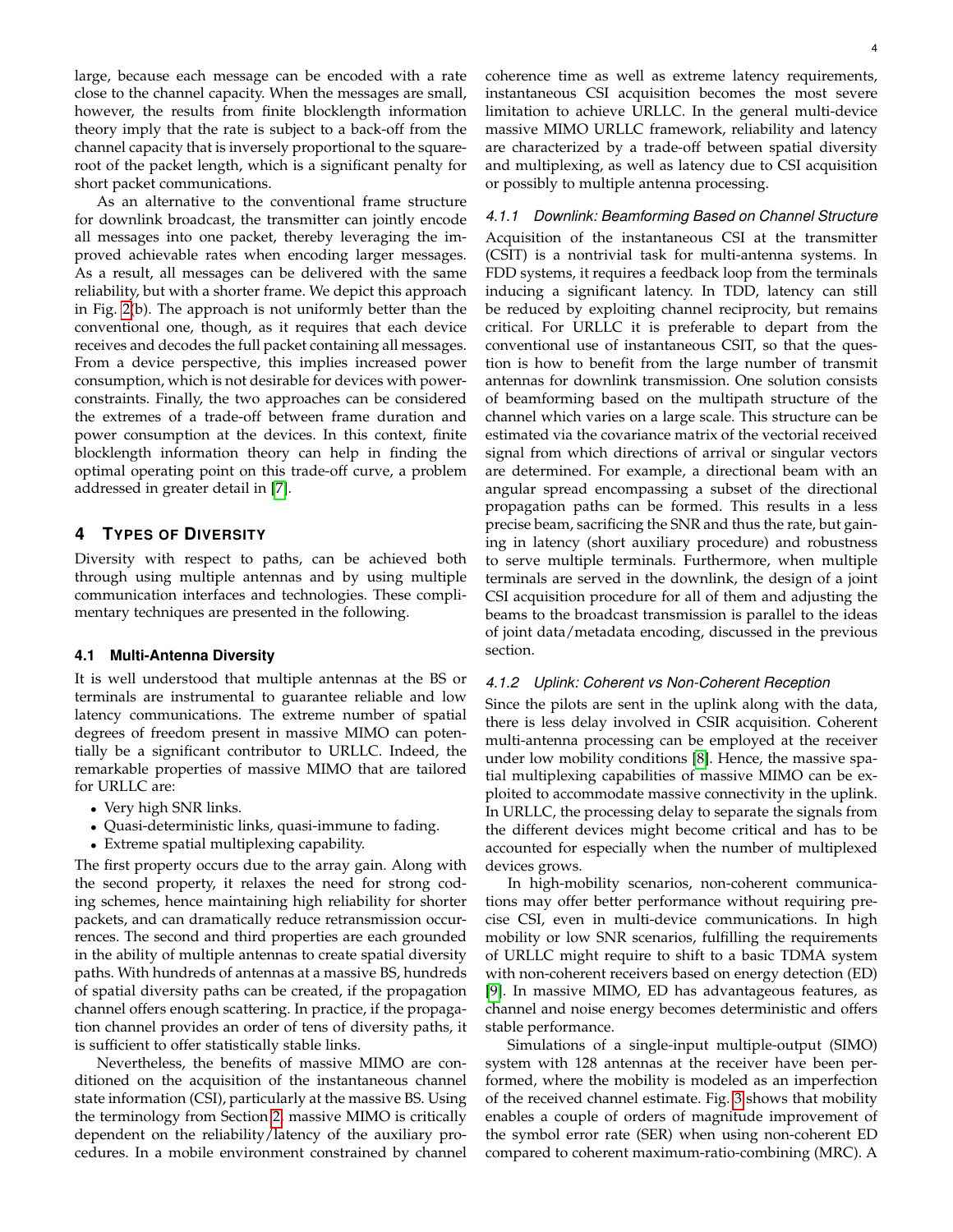

<span id="page-4-0"></span>

Fig. 3: Heat plot showing SER gain expressed in orders of magnitude by using non-coherent ED compared to coherent MRC, with respect to SNR and the mobility index  $\sigma$ .

mobility index  $\sigma = 0$  means no mobility, i.e. the channel coefficients do not change from the training symbol to the data symbol, whereas  $\sigma = 1$  means no correlation between the channel and the estimate.

## **4.2 Interface Diversity**

Without intervening at the physical layer, diversity can be achieved through the use of multiple links and/or communication interfaces. Assuming that a URLLC application uses UDP, since the latency budget does not allow transport layer retransmissions, multi-interface diversity is easily achieved by duplicating the application's data packets and transmitting those through sockets attached to different communication interfaces, e.g. LTE, HSPA and Wi-Fi. Since the experienced latency is determined by the first arriving packet, interface diversity with packet duplication (PD) leads to an increase in reliability and lowering of latency.

The concept of multi-interface diversity relates to 3GPP's dual connectivity, introduced in LTE release 12. This technique allows for bearer or packet level split of traffic flows between a master eNB and secondary eNB for enhanced throughput. Discussions are ongoing in 3GPP to enable data duplication for URLLC in multi-connectivity scenarios [\[10\]](#page-6-9).

An example of the achievable latency and reliability performance of multi-interface communication is shown in Fig. [4,](#page-4-1) depicting the performance of LTE, HSPA, and Wi-Fi in different single link and PD configurations. The results are based on applying the different configurations in a simulation, where full day measurement traces of packet latency of the different technologies are played back simultaneously. The measurements have been obtained on a typical weekday at Aalborg University campus.

While the LTE+Wi-Fi and HSPA+Wi-Fi PD configurations achieve very low latency ( $\leq 10$  ms) at 0.9 reliability, both are performing relatively bad in the high reliability domains (0.9999 - 0.99999) with latencies above 100 ms. In comparison, the LTE+HSPA and LTE+HSPA+Wi-Fi configurations achieve around 60 ms and 40 ms, respectively.

<span id="page-4-1"></span>

Fig. 4: Achievable reliability (y-axis) for different round-trip latencies (x-axis) of packet duplication (PD) across multiple communication interfaces.

<span id="page-4-2"></span>

Fig. 5: Average latency reduction from BS densification (x-axis) and extra associations with BS cooperation (blue triangle and black star) for user density 0.01.

# **5 NETWORK TOPOLOGY**

Another determining factor for URLLC is the way in which devices are connected, i.e. the network topology.

### **5.1 Base Station Densification**

BS densification is important for achieving ubiquitous reliable connectivity, allowing users to have the best associations out of their many neighboring BSs. This contributes to URLLC in three ways: (1) short association distance, (2) per-user resource allocation increase, and (3) multiple associations.

The decrease in BS-user association distance mitigates the propagation loss, which is important for the most severely affected users. In the noise-limited regime, where aggregate interference is negligible compared to noise, network densification increases the desired signal power and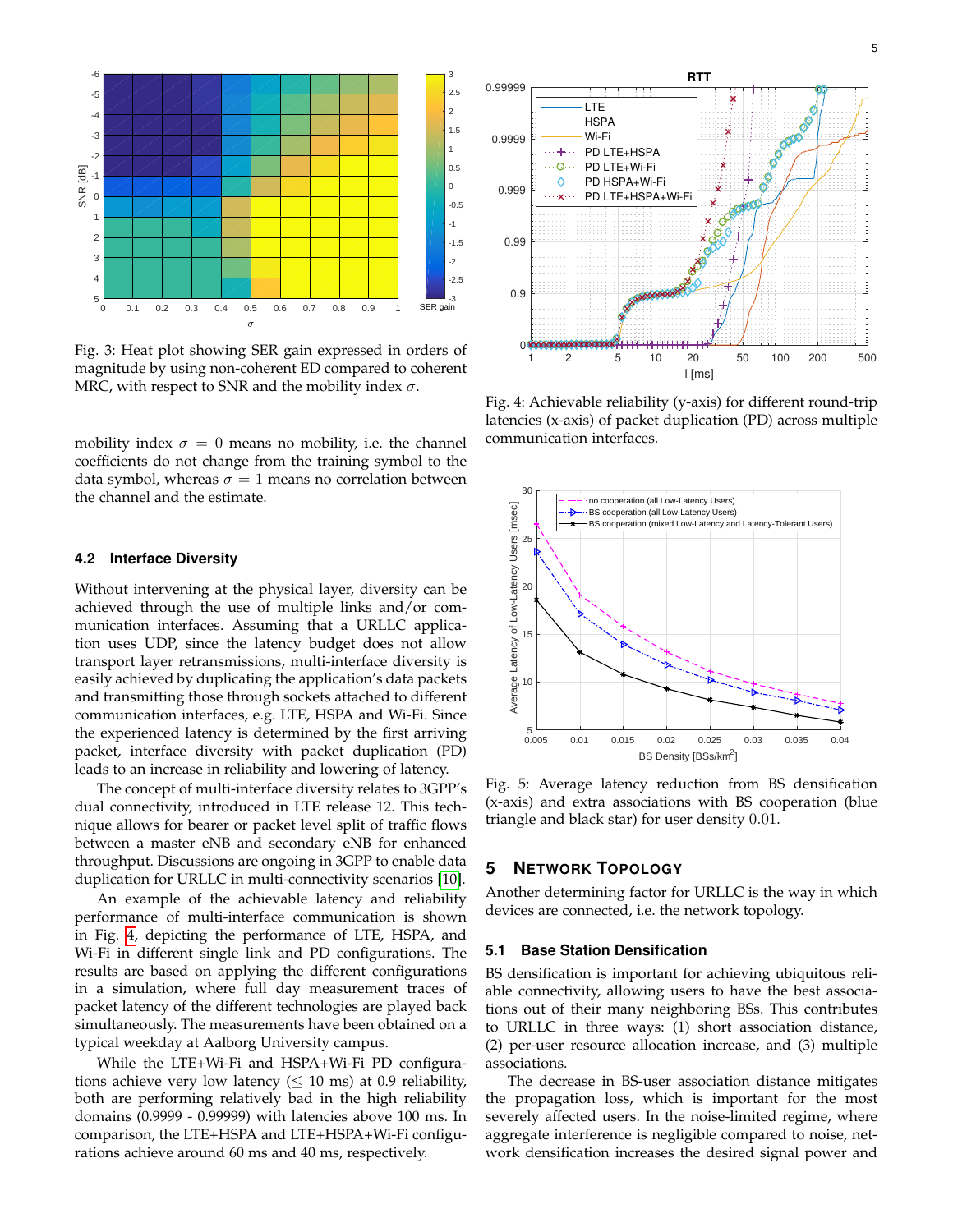improves the reliability. For the interference-limited regime, the short propagation distances increase not only the desired signal power but also the interference that may be generated by numerous neighboring BSs. Nevertheless, the desired signal power increase dominates the increase of interference due to the path-loss which follows a power-law. Overall, network densification thereby increases signal-tointerference-plus-noise ratio (SINR) for all users [\[11\]](#page-6-10).

Network densification also leads to resource reuse and increases per-user resource allocation. This resource increment can be directly utilized for latency reduction. Alternatively, it can be dedicated to diversity for reliability enhancement. Finally, network densification makes BSs more likely to have a few or even no associated users within their coverage, especially in ultra-dense network setups where the BS density exceeds user density. Such user-void BSs are expected to be in an idle state, not sending data signals for energy-efficiency, but may provide extra associations for the URLLC users. This, however, increases the downlink interference from the awakened BSs, which can be mitigated by cooperation between neighboring BSs. Consider two neighboring BSs that are interconnected through a highspeed backhaul, thanks to their short inter-BS distance after densification. In order to illustrate the concept, assume that the network features two types of users: low latency users and latency-tolerant users. By exchanging data signals and association information, these two BSs can serve their users concurrently without incurring interference. This can be achieved by utilizing interference cancellation or prioritizing the transmission of low-latency user [\[12\]](#page-6-11). Fig. [5](#page-4-2) shows its effectiveness in average latency reduction.

#### **5.2 Device-to-Device Communication**

Traditional cellular communication follows an uplinkdownlink topology, regardless of the end-device's location. However, LTE release 12 and 5G also supports device-todevice (D2D) communications, where physically close devices, e.g., two vehicles, can communicate directly over a socalled sidelink. Compared to regular uplink-downlink communication, D2D communications benefits from a shorter link distance and fewer hops, which is beneficial from a reliability perspective. Moreover, since communication is direct, i.e., without intermediate nodes, D2D has the potential to provide very low latency.

# <span id="page-5-0"></span>**6 ACCESS PROTOCOLS**

Access networking represents a critical segment for development of URLLC services in cellular networks. In this context, 3GPP follows the standard design approach exposed in Section [2.2,](#page-1-1) separately addressing the control-plane (i.e., metadata and auxiliary) procedures and user-plane (data) procedures, foreseeing that 5G radio access should be able to provide URLLC services with the average control-plane latency of 10 ms, the average user-plane latency of 0.5 ms, and the reliability of 99.999 % for 32 byte long packets with latency of up to 1 ms [\[13\]](#page-6-12). The performance of current cellular access networks is far from these goals [\[13\]](#page-6-12). Also, some of the verticals impose reliability and latency requirements that may challenge the target 5G URLLC performance.

<span id="page-5-1"></span>

Fig. 6: An example of scheduling mini-slots within a regular slot by preempting some of its content. Some restrictions should be considered, e.g. mini-slots cannot replace pilot symbols and/or control data (which is placed at the beginning of the slot).

For instance, factory automation, an important use case in Industrie 4.0, may, according to some sources, require reliability of  $1 - 10^{-9}$  (!) with 0.5 ms of user-plane end-toend latency [\[14\]](#page-6-13). Note that user-plane end-to-end latency relates only to (one-way) communication delay between the source-destination pair, and, as such, is just a part of the cycle time in industrial applications; cycle time is the delay from the issuing of a command by the controller until the feedback from the actuator is received, involving all processing, actuating and sensing times [\[10\]](#page-6-9).

As noted in Section [2.1,](#page-1-2) the primary method to reduce latency in 5G radio access will be the use of novel numerology and shortening of transmission times. In the downlink, latency could be further reduced by providing instant access to URLLC traffic at the expense of service performance of the other traffic types. Indeed, the 3GPP proposes a new unit of scheduling called mini-slot (see Fig. [6\)](#page-5-1), which can be flexibly configured to last between 1-6 OFDM symbols (while standard slots are 7 symbols long) [\[15\]](#page-6-14). Using minislots, the arriving URLLC data can be immediately scheduled by the BS by preempting a portion of the eMBB data operating with traditional slot-level granularity.

On the other hand, supporting URLLC requirements in the uplink is rather challenging. Currently, uplink transmissions are subject to resource-reservation procedures with numerous stages and heavy signaling, which has a tremendous impact on latency and reliability, see Section [2.2.](#page-1-1) In this respect, on-going work in 3GPP considers design of controlplane procedures exploiting pre-established contexts among devices requiring URLLC service and the BS by means of pre-configured/semi-persistent scheduling. However, such a solution is suitable for devices with predictable traffic patterns, but otherwise exhibits low efficiency. Also, it applies only to the resources for the initial transmission, while any possible redundancy follows the standard, lengthy HARQ procedure. In the following, we outline two potential approaches to access protocol redesign for traffic patterns with less determinism.

## **6.1 Grant-Free Access**

The main idea of grant-free access is to skip the reservation phase. This is a disruptive solution, which is by default random and non-orthogonal, involving collisions among users' transmissions. Slotted ALOHA, the standard